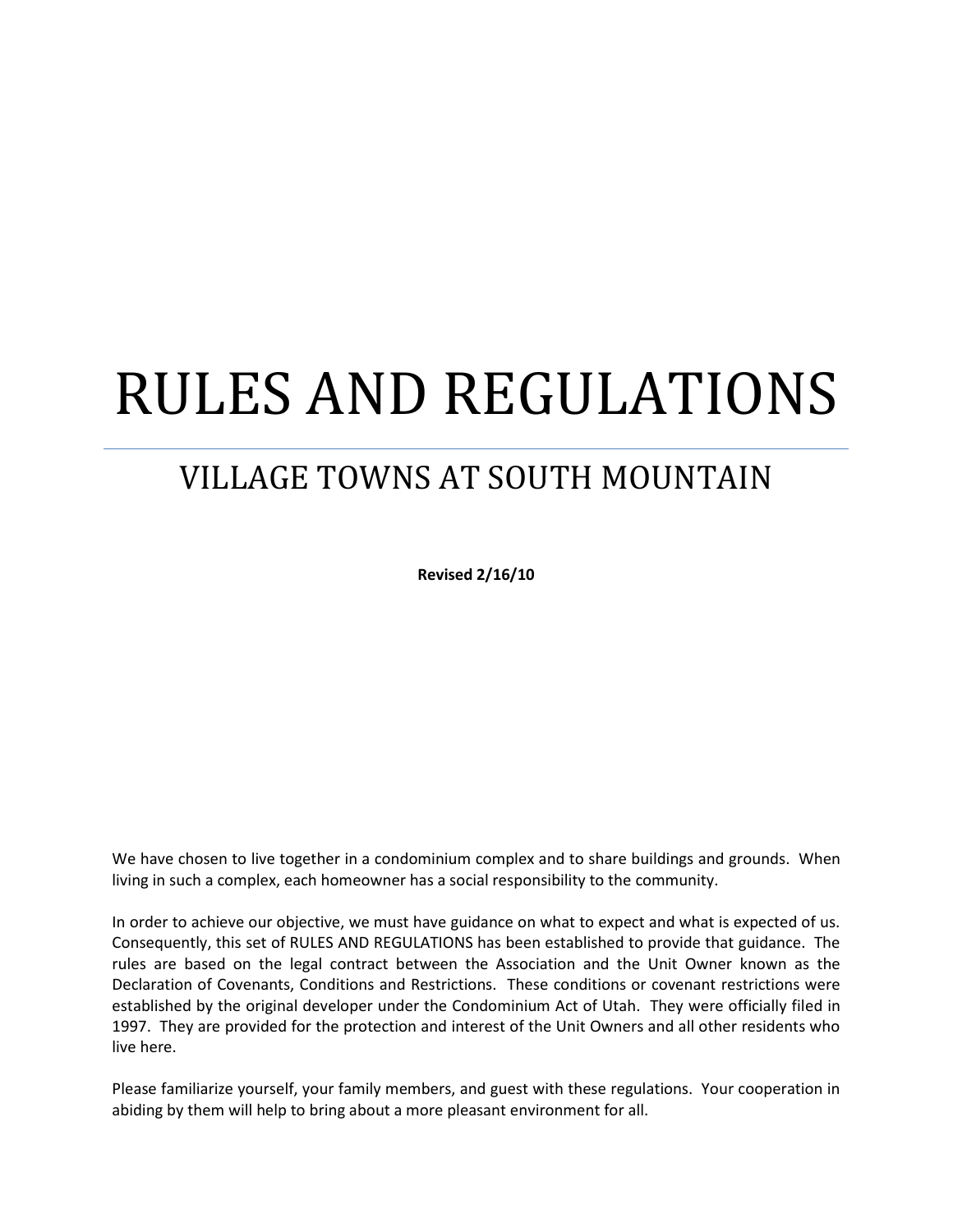### **RULES AND REGULATIONS OF THE VILLAGE TOWNS AT SOUTH MOUNTAIN**

The following Rules and Regulations have been adopted by a duly elected Homeowners Association Board of Directors pursuant to authority granted it by the Declaration of Covenants, Conditions and Restrictions for the Village Towns at South Mountain (Article 5,Section 5.3). The Regulations shall be applicable to and binding upon all unit owners, their family members, tenants, guests, servants, employees, agents, licensees, and invitees. Any exceptions to these Rules and Regulations must be made in writing to the Board of Directors.

#### **1. GENERAL**

**A. AUTHORITY:** The Village Towns at South Mountain herein sometimes called "VTSM", acting through its' Board has adopted the following Rules and Regulations (Regulations). (See Article 5, Section 5.2)

**B. UNIT:** A "unit" as used herein is a residential unit, which is any building, or portion of a building. Situated upon a Lot and designed as intended for independent ownership or for use and occupancy as a residence.

**C. UNIT OWNER:** Whenever reference is made to "unit owner" or "owner", such term shall mean the owner of any condominium unit within the Village Towns at South Mountain (whether or not in residence). (See Article 1, Section 1.24)

**D. LOT:** "Lot" means a portion of the lands occupied by the VTSM and intended for independent ownership and use and designated as a Lot on the Plat referred to in the CC&R's, and, where the context so indicates or requires, shall include any residential unit, building, structure or other improvements on the Lot.

**E. ASSOCIATION:** The "Association" means the Utah nonprofit corporation organized by Declarant to administer and enforce the Project Documents and to exercise the rights, powers and duties set forth in the Declaration of Covenants, Conditions, and Restrictions. (See Article 1, Section 1.10)

**F. ARCHITECTURAL COMMITTEE:** The "Architectural Committee" means the Board of Directors acting as an Architectural Committee. (See Article 1, Sec. 5.10)

**G. ARCHITECTURAL COMMITTEE RULES:** The Architectural Committee Rules means any rules and guidelines adopted by the Architectural Committee. (See Article 1, Sec. 5.10)

**H. APPLICABILITY OF RULES AND REGULATIONS:** The unit owners and tenants where applicable, shall be bound by and comply with all the Regulations hereinafter set forth governing the common walls, buildings, patios, balconies, grounds, and any other appurtenances, and the use thereof. (See Article 5, Section 5.3)

**I. COMMON AREA:** "common area" as used in these Regulations shall include, without limitation, all roads, the paved alley behind the units, passageways, sidewalks and lawns in the area of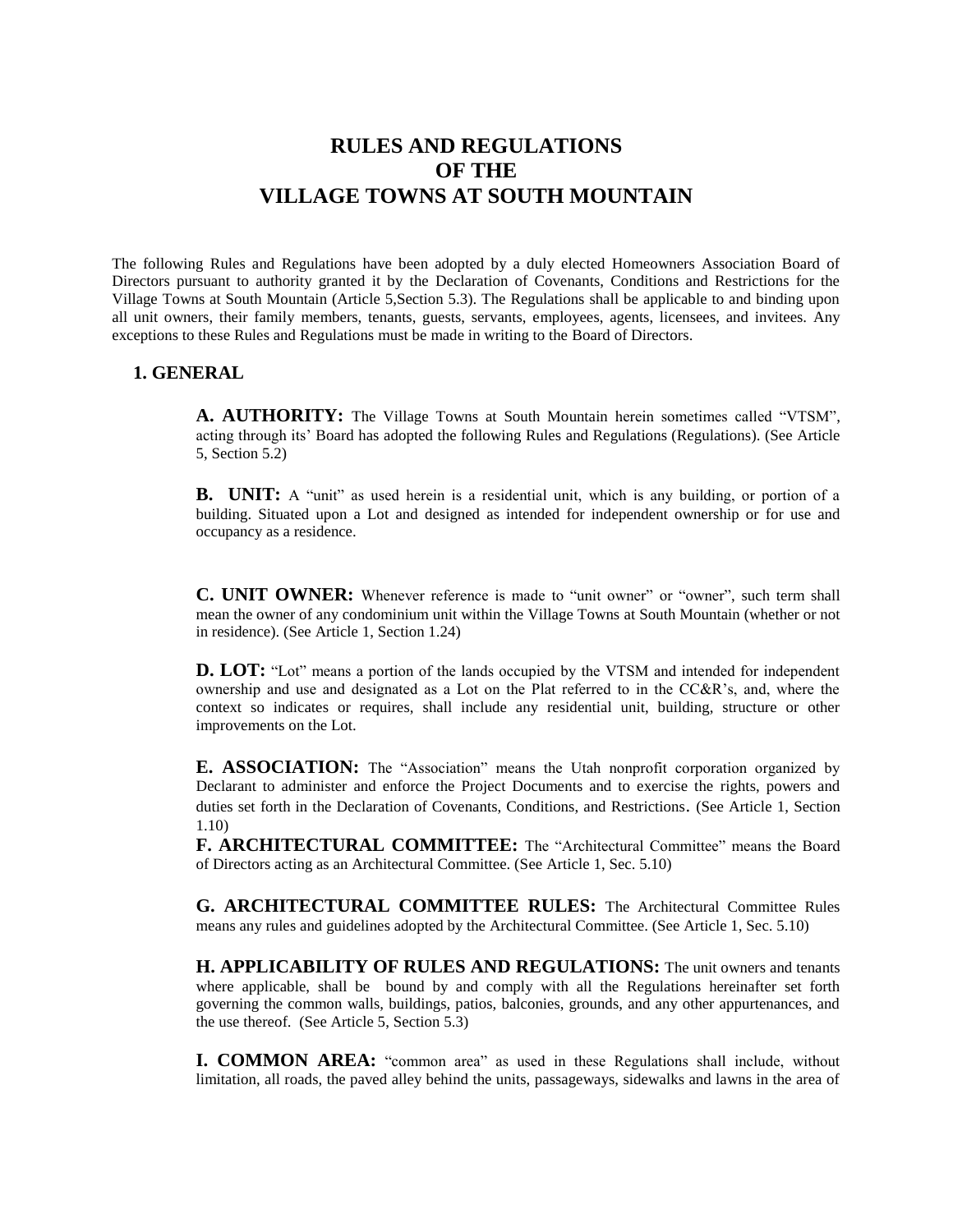the VTSM. The alcoves and stairways are for the exclusive use of the units they serve and are not to be used by others as recreational or play areas for any other purpose.

**J. AMENDMENTS:** These Regulations may be revoked or amended from time to time by resolution of the board. Residents and unit owners will be given at least 30 days prior written notice before any changes become effective. (See Article 5, Section 5.3)

**K. CONFLICT:** In the event of any conflict, inconsistency, or incongruity between the provisions of the CC&R's and these Regulations the CC&R's shall in all respects govern and control. (Se Article 9, Section 9.5)

- **1. REGULATIONS:** The following Regulations are set forth by way of explanation and as authorized in the Declaration (See Article 9, Section 10).
- **2. INDIVIDUAL ASSESSMENTS:** The Board may impose individual assessments for violations of the project documents, including without limitation those enumerated in the Declaration, By-laws, and these Regulations in order to insure the project is maintained and used in a manner consistent with the best interests of *all* the unit owners. Failure to abide by said rules and regulations could result in additional expenses for the homeowners of this community. Each unit owner will be held liable for any additional costs associated with the enforcement of these rules. (See Article 5, Section 5.2)

#### **2. RESTRICTIONS ON USE:**

**a. ARCHITECTURAL CONTROL:** No addition, alteration, repair, change, improvement or other work which in any way alters the exterior appearance, including, without limitation, the exterior color scheme, of any part of the unit or Lot, or any improvements located thereon which is Visible From neighboring Property shall be constructed or installed on any Lot or unit without the prior written approval of the Architectural Committee. "Visible From Neighboring Property" means, with respect to any given object, that such object is or would be visible to a person on any part of any adjoining Lot.

**b. BUSINESS USE:** All units shall be used, improved and devoted exclusively to residential use. No trade or business may be conducted on any Lot or in or from any unit. Except that an owner or other resident of a unit may conduct a business activity in a unit so long as: **i.** The existence or operation of the business activity is not apparent or detectable by sight, sound or smell from outside the unit.

**ii.** The business activity conforms to all applicable zoning ordinances or requirements. **iii.** The business activity does not involve persons coming on to the Lot or the door-to-door solicitation of owners or other residents in the VTSM.

**iv.** The business activity is consistent with the residential character of the VTSM and does not constitute a nuisance or a hazardous or offensive use or threaten security or safety of other residents in the VTSM as may be determined from time to time in the sole discretion of the board.

**c. "BUSINESS" AND "TRADE":** The terms "business" and "trade" as used herein shall be construed to have ordinary, general accepted meanings, and shall include, without limitation, any occupation, work or activity undertaken on an ongoing basis which involves the provision of goods or services for compensation or other form of consideration, regardless of whether;

i. such activity is engaged in full or part time;

ii. such activity is intended or does generate a profit

iii. a license is required for such activity. The leasing of a unit by the Owner thereof shall not be considered a trade or business within the meaning of this Section. (Quoting Article 3, Section 3.11)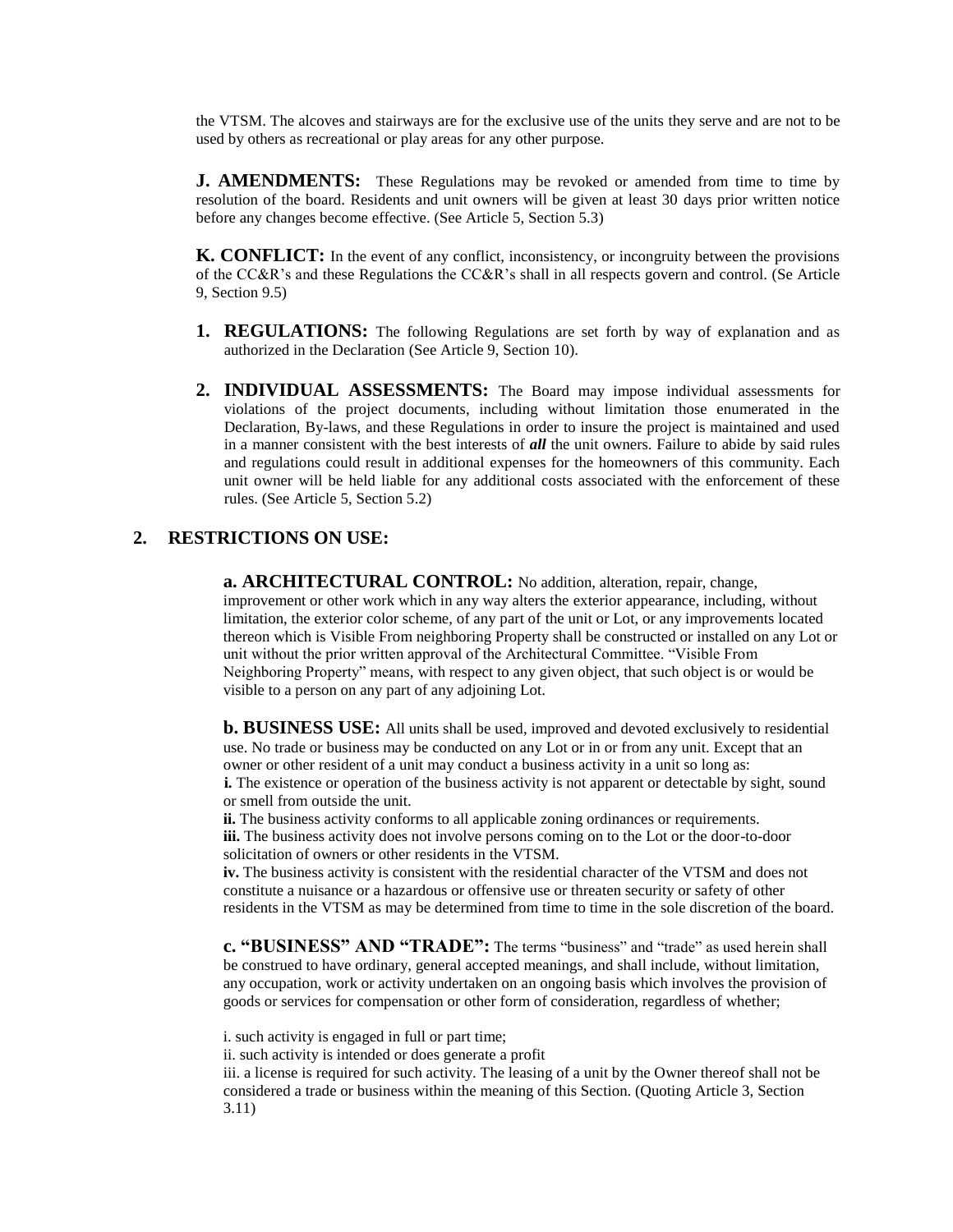**d. STRUCTURAL MODIFICATIONS:** Nothing shall be done in any unit or in the common areas which may impair, or threaten to impair, the structural integrity of the building or which may structurally change the building or attached deck, nor shall anything be altered or constructed on or removed from the common areas, except upon the prior written consent of the Board. (See Article 3. Section 3.1)

**e. COMMON AREA SAFETY:** Baby carriages, bicycles, playpens, wagons, toys, benches, chairs or other articles or personal property shall not be left unattended in common areas. (insert B p1???)

#### **3. USE AND OWNERSHIP OF UNIT:**

**a. ALTERATIONS OR MODIFICATIONS OF A UNIT:** No alteration of any kind shall be done upon the exterior building walls or upon the common areas by any unit owner without the express written permission of the Board.

**b. MAINTENANCE OF UNIT:** Each owner shall maintain, repair and replace, at such owners expense, all portions of such owner's Lot and all Improvements situated thereon not required to be maintained, repaired and replaced by the Association in good condition and repair, including, but not limited to,

i. screens, screen doors, windows or other glass in or on any unit,

ii. sewer and water pipes, plumbing,

iii. heating, ventilating and air conditioning units, heat pumps, condensers and

iv. other systems or equipment or any kind or nature on or in as set forth in Section 7.2 of the CC&R's.

**c. ANTENNAS:** Except as permitted in Article 3, Section 3.5 of the Covenants, Conditions, and Restrictions, no antenna or other device for the transmission or reception of television or radio signals or any other form of electromagnet radiation including, without limitation, satellite or microwave dishes, shall be erected, used, or maintained on any Lot without the prior written approval of the Architectural Committee. An antenna one meter or less in diameter or diagonal measurement which is designed to receive signals from direct broadcast satellites (DBS) or designed to receive video programming services from multi-channel multi-point distribution (wireless cable) providers (MMDS) or an antenna that is designed to receive television broadcast signals (TVBS) may be placed, installed or kept on a lot if the antenna complies with the restrictions in said section. (See Article 3, Section 3.5)

**c. SIGNS:** Signs, which advertise a unit "FOR SALE" or "FOR RENT", are not permitted to be displayed on the *exterior* of any building or attached to the balconies containing a unit. With the exception of:

i. One sign in the window no larger than two (2) square feet in any window

ii. or a Real Estate Sign no taller than four feet and no wider than two feet between the Unit and the sidewalk

iii. For the purpose of an OPEN HOUSE, an additional sign maybe allowed only on Saturdays and Sundays, from 10:00AM to 4:00 PM. They will then be removed at the completion of the OPEN HOUSE. Except during an OPEN HOUSE,

iv. only one (1) sign may be permitted at a time, except during an Open House. (See Article 3, Section 3.14, clarifications added)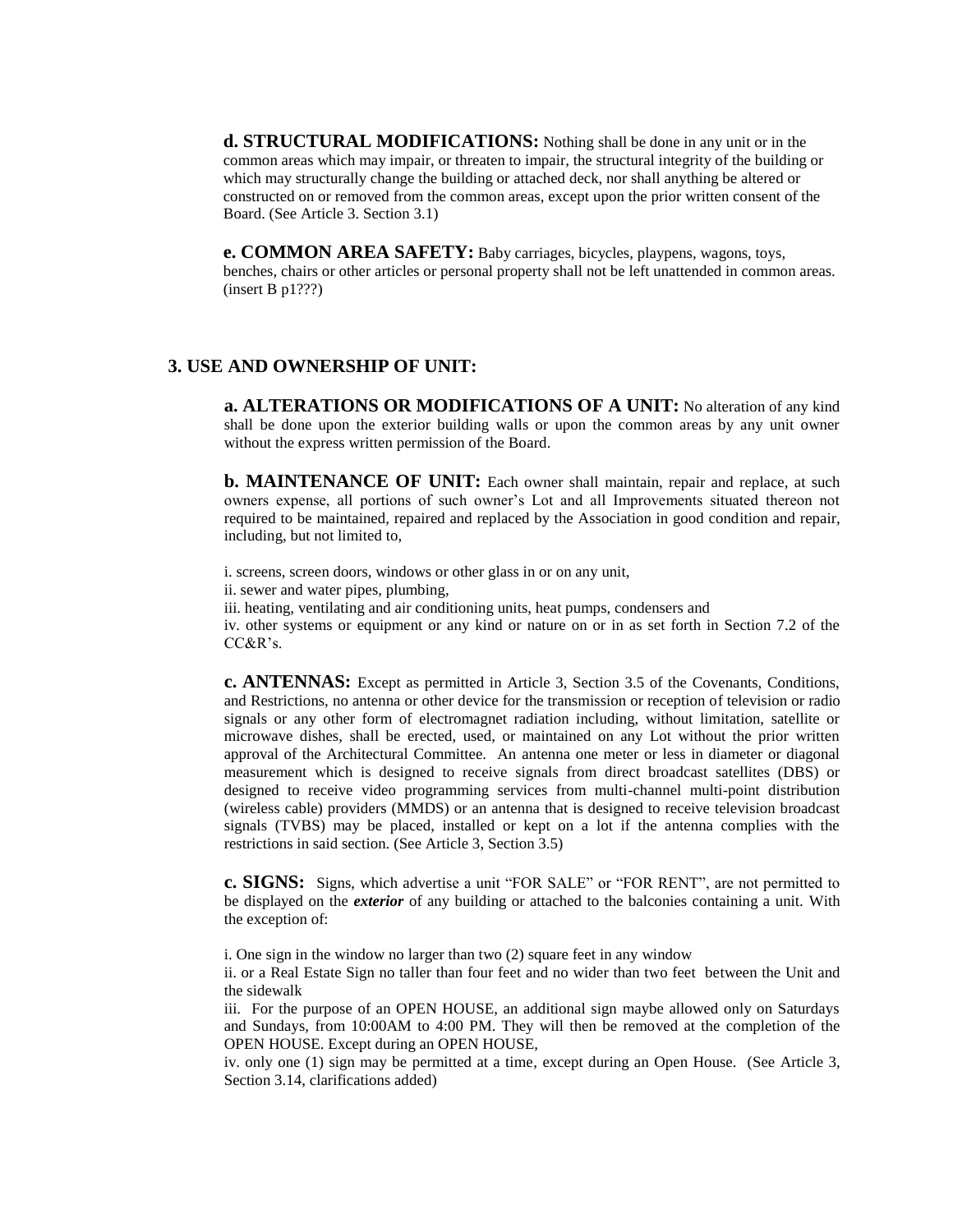**d. DISPLAYS:** Except as described in Sections C and D, herein above, no unit owner shall cause or permit anything to be attached to or hung; displayed or exposed on the exterior of a unit or common areas appurtenant thereto, whether through or upon windows, doors, masonry, balconies, or patios of such unit, except temporary non-business signs on the inside of windows. This includes, but is not limited **to,** laundry, clothing, rugs, signs, awnings, canopies, shutters, hot tubs, spas, antennas or any other items, except those approved, in writing by the Board. Under no circumstances shall any air conditioning apparatus, antenna, or other similar items be installed by the unit owner beyond the boundaries of his/her unit. Television and radio antenna may only be installed *within a unit* in accordance with local, state and federal (FCC) guidelines. No balcony or patio shall be enclosed or covered by a unit. The Association is not responsible for the installation of storm doors. Storm doors are the responsibility of homeowners to purchase, install and maintain. Damage caused by the heat generated by glass storm doors to the regular door or its frame, etc. is the sole responsibility of the owner as well. All doors and windows installed by Unit Owners must be approved by the Board in writing in advance and shall be of the same quality of construction and uniformity of appearance as the original design of the project. (See Article 3, Section 3.8, clarifications added)

**f. USE OF DECKS:** The decks shall be used for the purpose intended and shall not be used for storage or hanging of garments or other articles, nor for cleaning rugs, household articles or other items. (Added)

#### **g. GARAGES AND ALLEY:**

i. Garages shall be used only for the parking of vehicles and shall not be used or converted for living or recreational activates without the prior written approval of the Architectural Committee. ii. Items may be stored in a garage so long as there is still sufficient space in the garage for the parking of at least one passenger car. (Article 3, Section 3.21)

iii. Garage doors shall be kept closed except when a person in present

iv. Parking in the paved alley behind the units is prohibited.

**h. DAMAGE TO COMMON AREAS:** Each unit owner is strictly and personally liable for any damage in or to common areas causes or caused by family members, guests, invitees, renters, pets.

**i. TRASH CONTAINERS:** No garbage or trash shall be placed or kept on any Lot or other property, except in covered containers of a type, size and style which are approved by the Architectural Committee. All rubbish, trash, or garbage shall be removed from Lots and other property and shall not be allowed to accumulate thereon. No outdoor incineration shall be kept to maintained on any Lot or other property.(See Article 3, Section 3.7)

**j. MACHINERY AND EQUIPMENT:** No machinery or equipment of any kind shall be placed operated or maintained upon or adjacent to any Lot, except such machinery or equipment as is usual and customary in connection with the use, maintenance or construction (during the period of construction) of a building, appurtenant structures, or other Improvements or such machinery or equipment which Declarant or the Association may require for the operation and maintenance of the Project. (See Article 3, Section 3.13)

**k. DISTURBING OR OBJECTIONABLE NOISE:** The association has a quiet time from 10:00PM to **8:00AM. Noise** should be kept to a minimum during this time period, and owners should respect other owners' need for quiet time during this time period. Social activities such as parties and family gatherings may be conducted in a responsible and respectable manner.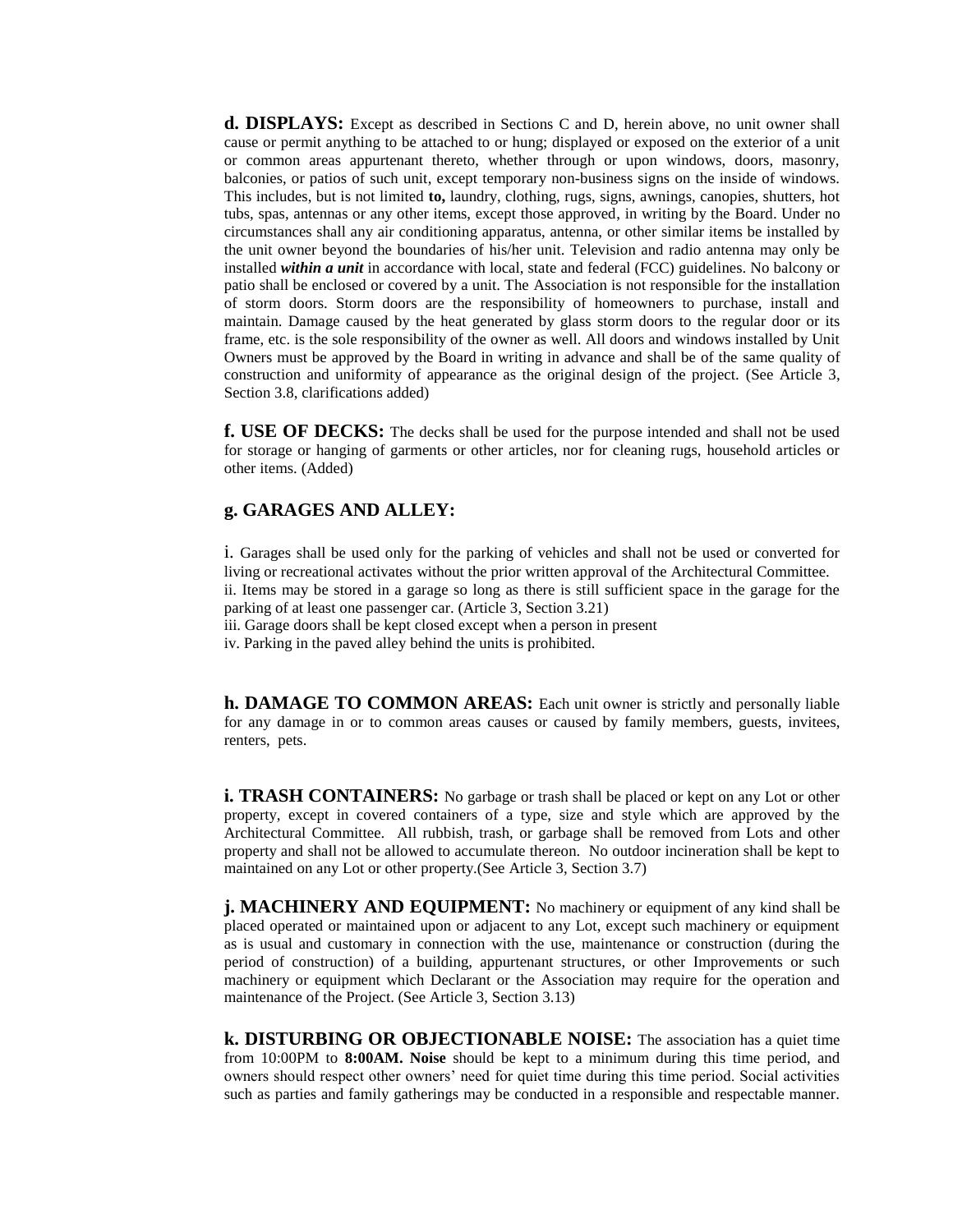Owners must be responsible in the use of common areas to maintain order, use of propriety in following local curfews and noise ordinances, cleanup and maintenance of common areas and courtesy to immediate neighbors. Obnoxious and unruly behavior of guests and others will not be tolerated. Loud noise from stereos, TVs, or any other device will not be tolerated. Violations will be handled as described in violation procedures in Section 7 in this booklet.

#### **4. RENTAL OF UNITS:** The following shall apply to both unit owners and renters:

a. No unit may be rented by the owner for a period of less than six (6) months.

b. All unit owners shall notify the Management Company of any such rental within 15 days of the date of the lease or occupancy by renter, whichever is less, on the form furnished by the Association for such purpose. Unit owners shall furnish renters with a copy of these Regulations.

c. Unit owners shall notify the Management Company no later than 15 days after the date the unit is vacated by renter.

d. Unit owners shall be responsible for assuring compliance by renters with these regulations.

e. Renters and unit owners are subject to the applicable provisions of these Regulations and of all local, state and federal occupancy standards.

f. Init owners shall be responsible for assuring compliance by renters with these Regulations and may be held liable by the Association for violations by renters.

**5. NUISANCE:** The following are hereby declared to be a nuisance:

a. The development of any unclean, unhealthy, unsightly, or unkempt, condition on, in or about a unit, or common area.

b. The storage of any item, property or anything that will cause any unit or the common area to appear to be an unclean or untidy condition or that will be noxious to the senses. c. The storage, creation or maintenance of any item, property or anything that will cause any unit or common area to emit any foul, unpleasant or noxious odors, or that will cause any noise or other condition that will or might disturb the peace, quiet, safety, comfort, or serenity of the other residents of the VTSM.

d. No hazardous chemical or substance to be used for commercial purposes shall be stored in any part of any unit.

e. Actions or activities tending to cause embarrassment, discomfort, annoyance, distress, or disturbance to any other residents, their guests or invitees, particularly if the police or sheriff must be called to restore order.

f. Maintaining any plants, animals, devices or things of any sort whose activities or existence in any way is illegal, noxious, dangerous, unsightly, unpleasant, or of a nature as may diminish or destroy the enjoyment of the Community by other residents, their guest or invitees, including to much noise in, on or about any unit or the common area, especially after 10:00 pm or before 7:00 am.

g. Spray painting, discoloring, marking or otherwise placing or allowing to be placed graffiti of any kind upon the walls and all sidewalks and steps and other improvements within the area of the VTSM.

h. Littering

i. Any provision, condition, restriction, covenant, easement or reservation contained in the CC&R's which is violated by act or omission.

#### **6. PET RULES**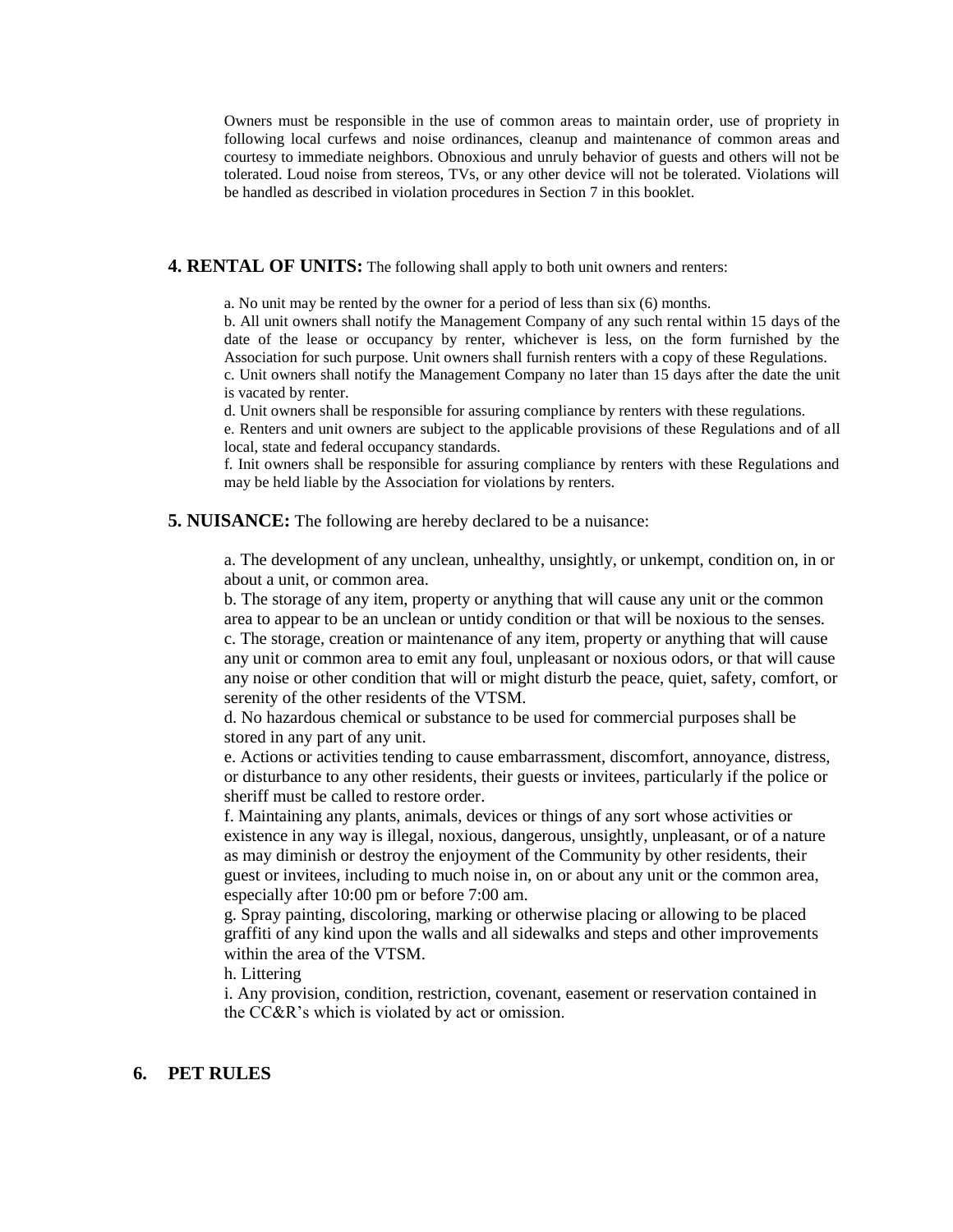**a. PETS:** No pets, animals, birds, insects, reptiles of any kind shall be raised, bred or kept in any unit or on the common areas. Dogs, cats or other household pets, not to exceed two per unit, will be allowed. (Article 3, Section 3.12, condensed)

**b. NUISANCE:** A pet may be maintained in a unit so long as it is not a nuisance. Actions which will constitute a nuisance include, but are not limited to, the following:

i. abnormal or unreasonable crying, whining, barking, howls, scratching, or makes other disturbing noises in an excessive, continuous or untimely fashion.

ii. unhygienic offensiveness, unreasonable foul odors

iii. unsanitary conditions in enclosures or surroundings

iv. harassment of a passerby, aggressive acts, attacking or threatening to attack people or other pets,

v. behavior causing damages to property, defecating on public sidewalk.

iv. Pet owners must comply with the City of Draper pet ordinances. (Article 3, Section 3.12, clarified)

**c. LOCAL LAWS:** All pets must be registered with the Salt Lake County Animal Control department and inoculated as required by law. Animal Control will be called to catch pets roaming around the complex. *Owners must be and are strictly responsible for their pets!* (Article 3, Section 3.12, clarified)

**d. DAMAGES:** Pet owners are strictly liable and fully responsible for personal injuries and/or property damage caused by their pet. (Added)

**e. OUTDOORS:** Whenever a pet is to leave a unit, the pet, including cats, shall be either on a leash not to exceed six feet (6') or in a cage and under the control of a responsible person. The pet owner must be responsible for cleaning up waste from the animal immediately. (Article 3, Section 3.12, clarified)

**f. VIOLATIONS**: See violation procedures in Section 7 in this booklet. *The Association will not tolerate any pet rule violations and will strictly enforce the pet rules.*

**7. VIOLATIONS***:* The CC&R's give authority to the Board to individually fine unit owners for violations of these Regulations and the CC&R's as follows:

> a. The unit owner shall be given a written or verbal Notice of Violation or citation as a warning

> b. If the violation is continued or repeated a second time, the unit owner will be fined \$\_\_\_\_\_

> c. If the violation is continued or repeated for the third time, or more, the unit owner will be fined \$  $\qquad$  for each violation and the Association shall have such legal remedies to which it is entitled.

> d. No unit shall be used for any unlawful purpose and no unit owner shall do or permit any unlawful act in, upon or about their unit or common area. If any action is brought to enforce or construe these Regulations the prevailing party may recover any reasonable attorney fees and costs, regardless of whether a lawsuit is filed.

e. Unpaid fines shall be a continuing lien upon the Lot.